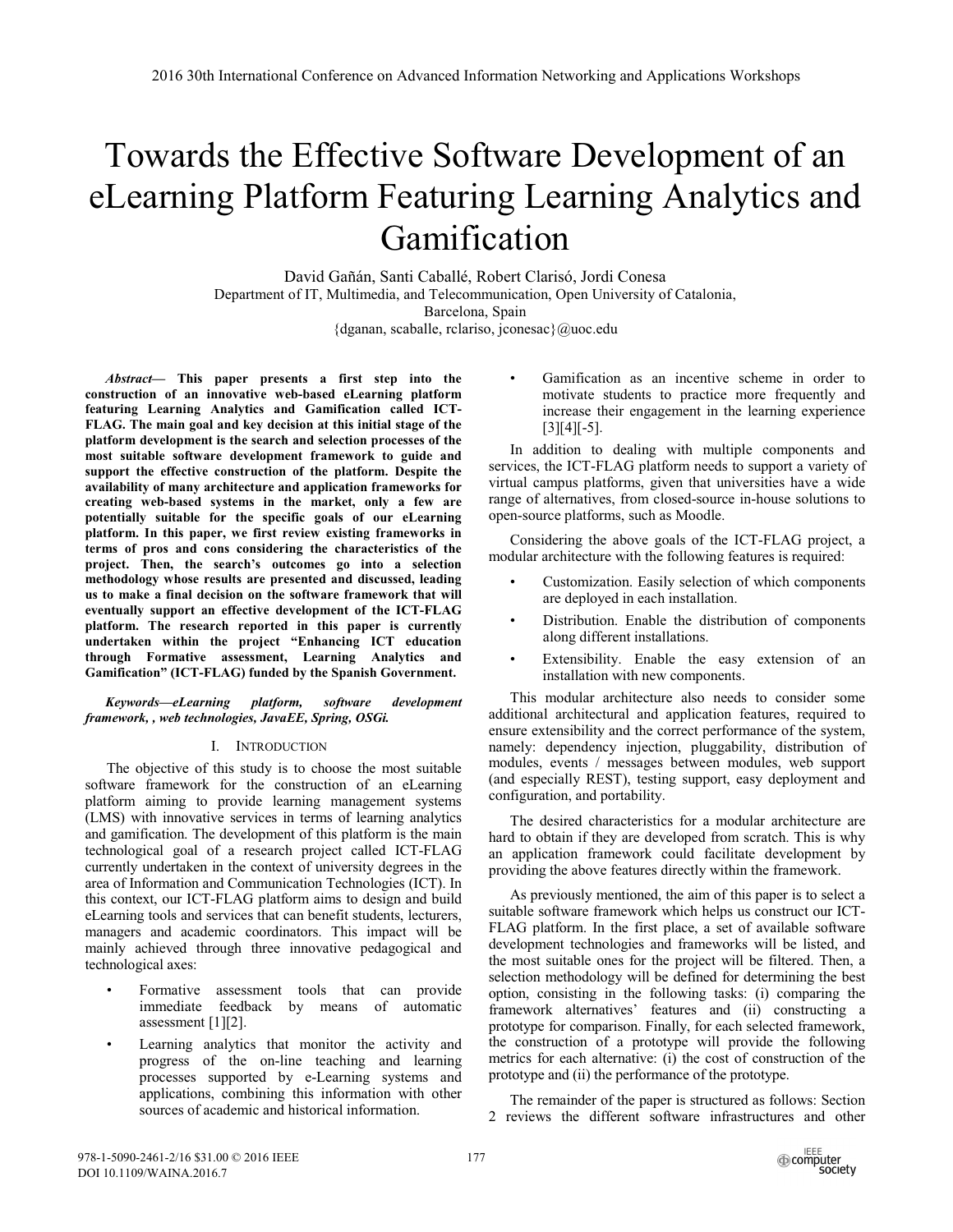technologies available, and makes an initial filter of the most suitable ones. Section 3 presents the selection and prototype assessment methodology and Section 4 presents the results of the selection process and providing a final decision. Finally, Section 5 concludes the study by summarizing the main ideas and outlining next steps on developing the ICT-FLAG platform.

## II. BACKGROUND

This section reviews the different available software development technologies and frameworks as well as existing out-of-box products that can be used for the construction of the ICT-FLAG platform. The first subsection introduces different programming languages and frameworks, and discards some of them considering the project needs. The second subsection discusses the adoption of out-of-box products in order to construct our platform. Finally, the last subsection makes a deeper study of the technologies selected previously.

#### *A. Programming languages and frameworks alternatives*

The list of programming languages and frameworks that can be used to create enterprise web applications nowadays is very large. Hence we only considered the most mature, wellknown and extensively used. The following list was elaborated by comparing different programming language popularity indexes, and job offering pages, such as TIOBE [5], BuiltWith [6], PYPL [7] or Stack Overflow Careers [8], and updating the list with personal knowledge and further searching:

- Java EE Flask (Python)
- Java with Spring Django (Phyton)
- Java with OSGi Express (Node.js)
- ASP.NET PHP
- Ruby on Rails

On the one hand, from the above list those frameworks based on the Java language (i.e. Java EE, Spring and OSGi) provide important benefits, such as (i) a well-known programming language, (ii) platform independence, (iii) a large community around them and (iv) wide adoption.

On the other hand, ASP.NET is a relevant alternative to Java in order to develop enterprise web applications, having many of the benefits of Java technologies. However, the full dependency on Windows platforms reduces a great deal its interoperability capabilities, which was the main reason why this technology was discarded.

The Ruby, Python and node.js alternatives are very popular nowadays but they are in general not intended for enterprise applications, and do not provide some features, such as inversion of control, that are needed for modularization. Hence they were also discarded for the construction of this platform.

Finally PHP-based solutions were also discarded because PHP is not a pure object-oriented software and does not facilitate sound programming practices or guidelines (e.g., layering, programming to an interface, encapsulation, etc.), which are important non-functional requirements in this system.

## *B. Out-of-box products*

Another option to construct the ICT-FLAG system to use an out-of-box product which provides some required functionalities for the project, and adapt it to the specific system requirements.

There are many types of out-of-box products, but the most similar in functionalities to the project are those used to portal creation and content management. Virtual learning environments (VLE) products also fit the project requirements.

There are some examples of previous works that use portal and content management products to construct their systems, such as Liferay [9][10][11] or Microsoft SharePoint [12][13]. However, it is more usual to find examples using VLE systems, such as Moodle , Sakai or Blackboard (e.g., [14][15] and [16] just for listing some of them) and even MOOC (Massive Online Open Course) management systems, such as OpenEdx, LearnDash or OpenMooc [17].

The main benefit of using an existing out-of-box product to build a system is that many of the features of the system are already developed, or in general they are easy to adapt to the project requirements. However, we found some problems of using an out-of-box product for the ICT-FLAG project construction, specifically:

- They include many features that are not required for the project and in most cases cannot be disabled.
- They need to be adapted or extended to fit the concrete requirements of the project.
- Certain important features, such as security and the institution model are not easily adaptable to the needs of the project.

In conclusion, we decided not to use an out-of-box solution so as to have more flexibility to meet the ICT-FLAG requirements, thus having as few dependencies on third-party products as possible.

## *C. Study of pre-selected alternatives*

From the wide spectrum of web development technologies presented above, we discarded those that do not fit the modularity and interoperability requirements of the system to be created. As a result, three architecture and application frameworks based on Java (OSGi, Spring and Java EE) remain as suitable alternatives. In this subsection, these three technologies are presented with more detail and their most important benefits and drawbacks are highlighted.

### *C.1. OSGi (Open Services Gateway Initiative)*

OSGi is a set of specifications [18] that define a dynamic component system for Java, where applications are composed of many reusable components or modules called *bundles* ([19] chapter 2) which hide their internal implementation from other components while communicating with them through services.

Each module registers its services into an OSGi *container*  who manages the lifecycle of the module ([19] chapter 3) and instantiates the correct services when needed.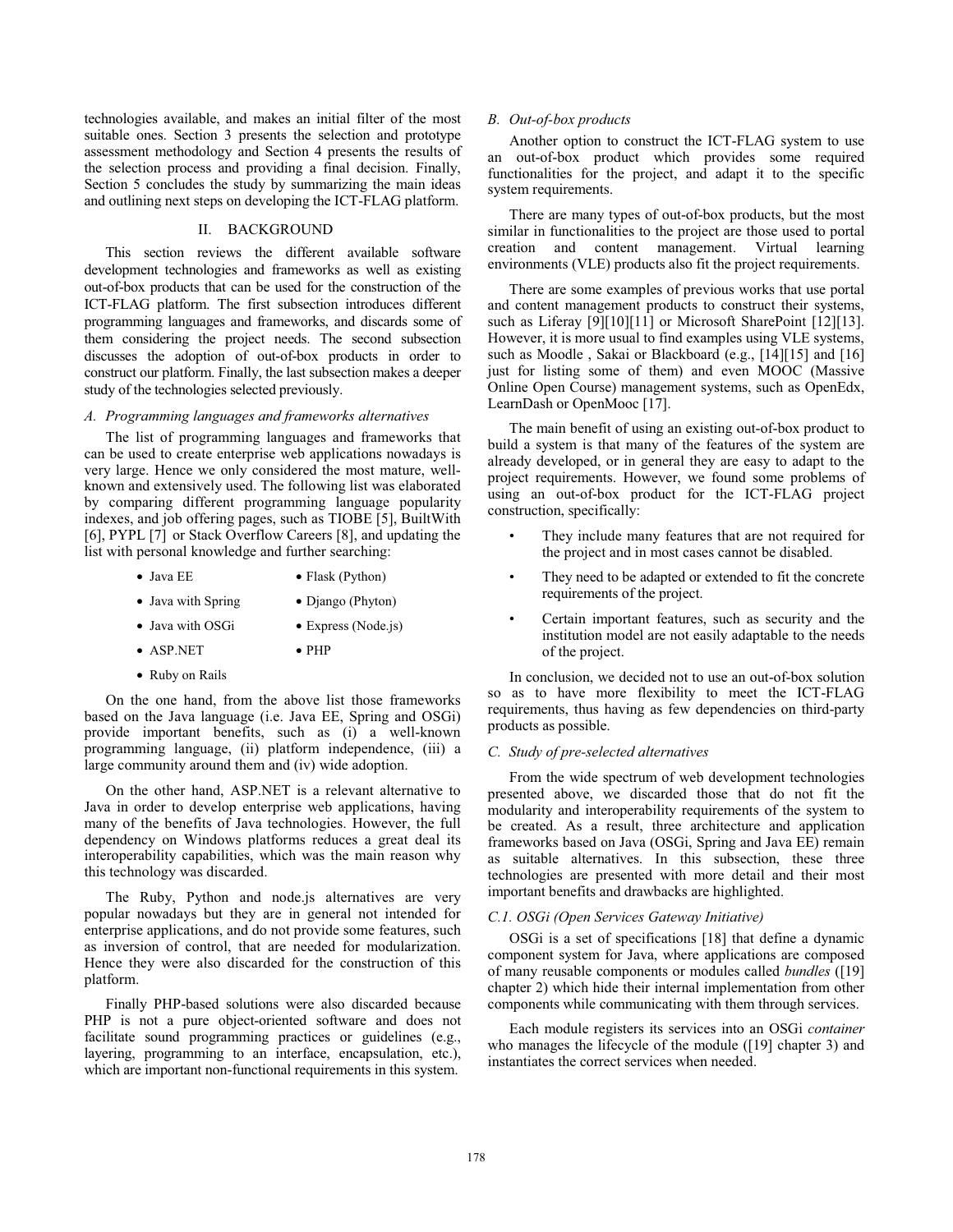There are several implementations of the OSGi framework for different purposes; the most well-known are Apache Felix, Eclipse Equinox and Knopflerfish. On the other hand an OSGI runtime is needed for the deployment of OSGi applications; the most well-known ones are Apache Karaf, Eclipse Virgo and Apache Geronimo.

There are some works using OSGi as their base framework, such as [20] where a system providing onboard services for road vehicles based on OSGi is presented, and [21],[22] where different approaches to domotic systems based on OSGi are discussed. However, to the best of our knowledge, there are no web-based eLearning systems constructed with OSGi.

The main benefits of using OSGi specification as the application architecture are:

- Supports modularity by design.
- Customization. With OSGi the developer can decide which services installs in each deployment.
- Enables dynamic updates on the fly, without having to restart the server.
- Supports versioning, so different versions of the same service can coexist in the same installation.

Almost all the works analyzed focus on the benefits of the OSGi framework. However, the use of OSGi technology also has some drawbacks:

- Tendency to over-modularization.
- Steep learning curve.
- Great dependency from the chosen implementation in terms of configuration.
- A lot of theoretical documentation, but almost all real tutorials are outdated and the OSGi developer community is not big enough to provide good support.
- Difficult to adopt for enterprise application development [23].

## *C.2. Spring*

 Spring is an application development framework which includes an inversion of control container. It supports other functionalities, such as: (i) Aspect-oriented programming, (ii) Authentication and authorization, (iii) Data access, (v) Model– view–controller, etc.

To the best of our knowledge, there are very few updated works directly related with Spring technology, such as [24] where Spring is presented as a lightweight alternative to Java 2 EE. Moreover, the specific use of Spring to build eLearning systems is not reported in the literature.

The Spring framework presents the following benefits:

- Highly adopted, with a big support community.
- Runs on a servlet container like Tomcat (not requiring a full JEE server).

Nevertheless, Spring also presents some drawbacks:

- Big size and steep learning curve.
- Complex, with lots of XML files for configuration.

# *C.3. Java EE*

Java EE is the standard in the Java world to create enterprise applications, and includes support for modularity and dependency injection among other enterprise application characteristics. Some of the most important technologies and APIs defined by the Java EE specification [25] are: CDI (Contexts and Dependency Injection); JPA (Java Persistence API); JMS (Java Messaging Service); EJB (Enterprise Java Beans); Servlets; JSF (Java Server Faces); and JAX-RS (Java API for RESTful Web Services).

JAVA EE applications run inside *containers* called *application servers*, which provide an execution environment and a concrete implementation of the JAVA EE specifications. Examples of *application servers* are: GlassFish (reference implementation), JBoss EAP, WildFly, Apache TomEE, WebLogic (Oracle) or WebSphere (IBM). There are also *servlet containers*, which implement only the JSP/Servlet part of the huge Java EE API, such as Tomcat or Jetty.

There exist some works based on Java EE for the construction of enterprise systems, such as [26], [27], [28], [29] or [30], just to mention a few, and specially for the creation of eLearning systems and applications, such as [31], [32] and [33].

In the [34] study, many benefits of the Java EE platform for the development of high quality web applications are enumerated, including usability, reliability efficiency and maintainability attributes among others. Other benefits of Java EE are:

- Lightweight implementations.
- Highly adopted, with a big support community.
- Stability. Many vendors collaborated in its definition and adopted it.

Java EE presents also some drawbacks:

- Steep learning curve.
- There is a lot of outdated and obsolete documentation about previous versions of the platform (J2EE).

#### III. RESEARCH METHODOLOGY

In order to select which of the preselected technologies is more suitable for the project, the following steps were applied as follows:

- 1. Study the current situation of each technology (the result of this step is shown in the previous section).
- 2. Evaluate some features of each technology.
- 3. Develop a prototype with each technology and evaluate results.
- 4. Integrate a formative tool with the developed prototype.

Next, the evaluated features of each technology and the design of the prototype are discussed in greater detail.

## *A. Evaluated features*

The features of each technology to be evaluated in the second task are the following:

• Modularity. Ability to create modular applications.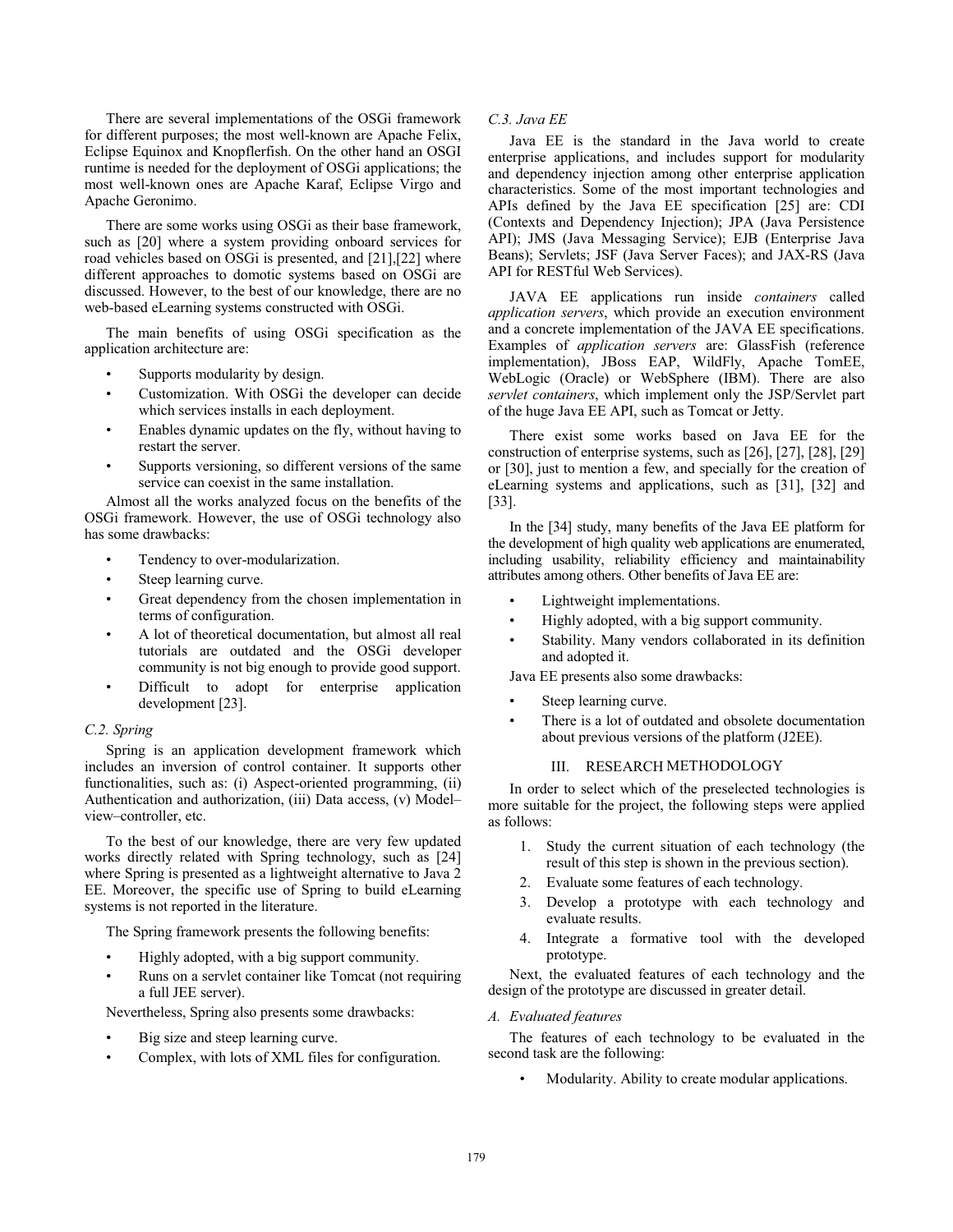- Security. Authentication, authorization and other security functionalities available.
- Inversion of Control. Work through an interface + dependency injection.
- Persistence. Ability to persist application data easily.
- Web applications. Ability to create web applications.
- Integration. Ability to integrate with other systems.
- Simplicity. Ability to create readable and understandable code, without extraneous and complex instructions or mechanisms.
- Ease of development.

#### *B. Prototype design*

 The objective of the prototype is to implement a simple use case of the system using each framework in order to compare them. The selected use case is invoked by a formative assessment tool and receives the identifier of a user, returning the position on the tool leaderboard of that user. For the sake of simplicity, security is not handled at this stage.

The conceptual schema for the prototype is as follows:



Figure 1. Prototype conceptual schema

And the sequence diagram for the particular use case selected for the prototype is the following:



Figure 2. Prototype use case sequence diagram

For the evaluation of the prototype the following metrics were defined: (i) preparation time of the environment (in hours), (ii) training time (in hours), (iii) development time and (iv) performance.

The performance tests consisted in executing the use case 10.000 times measuring the total execution time, the maximum execution time, and the average. The test was repeated 8 times for each framework.

## IV. EXPERIMENTATION AND VALIDATION

 In this section, the results of the assessment methodology described in the previous section are presented.

## *A. Features comparison*

 The result of the evaluated features for each technology is presented below. Each feature is graded according to a qualitative scale that measures the adequacy of the technology for a particular feature (0 for poor support and 4 for excellent support). This grade is based on developer's knowledge and the information found during the study of each technology.

 Table 1 presents the results for the OSGi technology. OSGi is a technology that enhances modularity and real encapsulation of modules. However, it is still a complex technology to work with because of the low maturity of the existing tools, and especially when developing web applications.

Table 1. OSGi technology features evalutation.

| Requirement             | Score<br>$(0-4)$ | Rationale                                                                                                                                                                             |  |  |
|-------------------------|------------------|---------------------------------------------------------------------------------------------------------------------------------------------------------------------------------------|--|--|
| Modularity              | 4                | - Enforces modularity by design.                                                                                                                                                      |  |  |
| Security                | $\mathfrak{D}$   | - No special support given. Uses Java APIs.                                                                                                                                           |  |  |
| Inversion of<br>Control | 4                | - Handled by the container. Little code is required,<br>binding is done transparently.                                                                                                |  |  |
| Persistence             | 2                | - Uses JavaEE APIs (JPA).                                                                                                                                                             |  |  |
| Web<br>applications     | $\mathfrak{D}$   | - No special support given. Uses JavaEE APIs<br>(servlets). Difficult to apply.                                                                                                       |  |  |
| Integration             | $\mathfrak{D}$   | - Requires a specific server container.<br>- Requires specific bundle files. Common jar files<br>are not compatible directly.                                                         |  |  |
| Simplicity              | 3                | - No extra code is needed to convert existing code<br>into OSGi (only some metadata).<br>- Project structure may vary from the common<br>project structures (especially web bundles). |  |  |
| Ease of<br>development  |                  | - Dependencies hell. Disperse help and outdated<br>resources. Sparse adoption. Few good tools to ease<br>bundle management.                                                           |  |  |
| <b>TOTAL</b>            | 20               |                                                                                                                                                                                       |  |  |

 Spring is a well-known and wide spread technology. It is a good alternative to Java EE, especially to provide enterprise application features without a Java EE container (i.e., Spring can run in a simple servlet container like Tomcat). Table 2 presents the results for this technology.

Table 2. Spring technology features evalutation.

| Requirement             | Score<br>$(0-4)$ | Rationale                                                                                                                                                                                  |  |  |
|-------------------------|------------------|--------------------------------------------------------------------------------------------------------------------------------------------------------------------------------------------|--|--|
| Modularity              | 3                | - Does not enforce modularity by design.<br>- A reference to the implementation jar is required.                                                                                           |  |  |
| Security                | 4                | - Specific framework or use JavaEE APIs.                                                                                                                                                   |  |  |
| Inversion of<br>Control | $\mathfrak{D}$   | - Specific framework. Requires manual<br>configuration.                                                                                                                                    |  |  |
| Persistence             | 4                | - Uses JavaEE APIs + Spring framework.                                                                                                                                                     |  |  |
| Web<br>applications     | 4                | - Uses JavaEE APIs + Spring frameworks like<br>MVC.                                                                                                                                        |  |  |
| Integration             | 3                | - Does not require a specific server container, can<br>run in a servlet container like Tomcat.<br>- Requires more configuration and integrate<br>external components and care of versions. |  |  |
| Simplicity              | 3                | - Annotations greatly simplify its configuration.<br>- A lot of XML configuration too.                                                                                                     |  |  |
| Ease of<br>development  | $\overline{c}$   | - Good community and great adoption.<br>- Outdated resources.                                                                                                                              |  |  |
| <b>TOTAL</b>            | 25               |                                                                                                                                                                                            |  |  |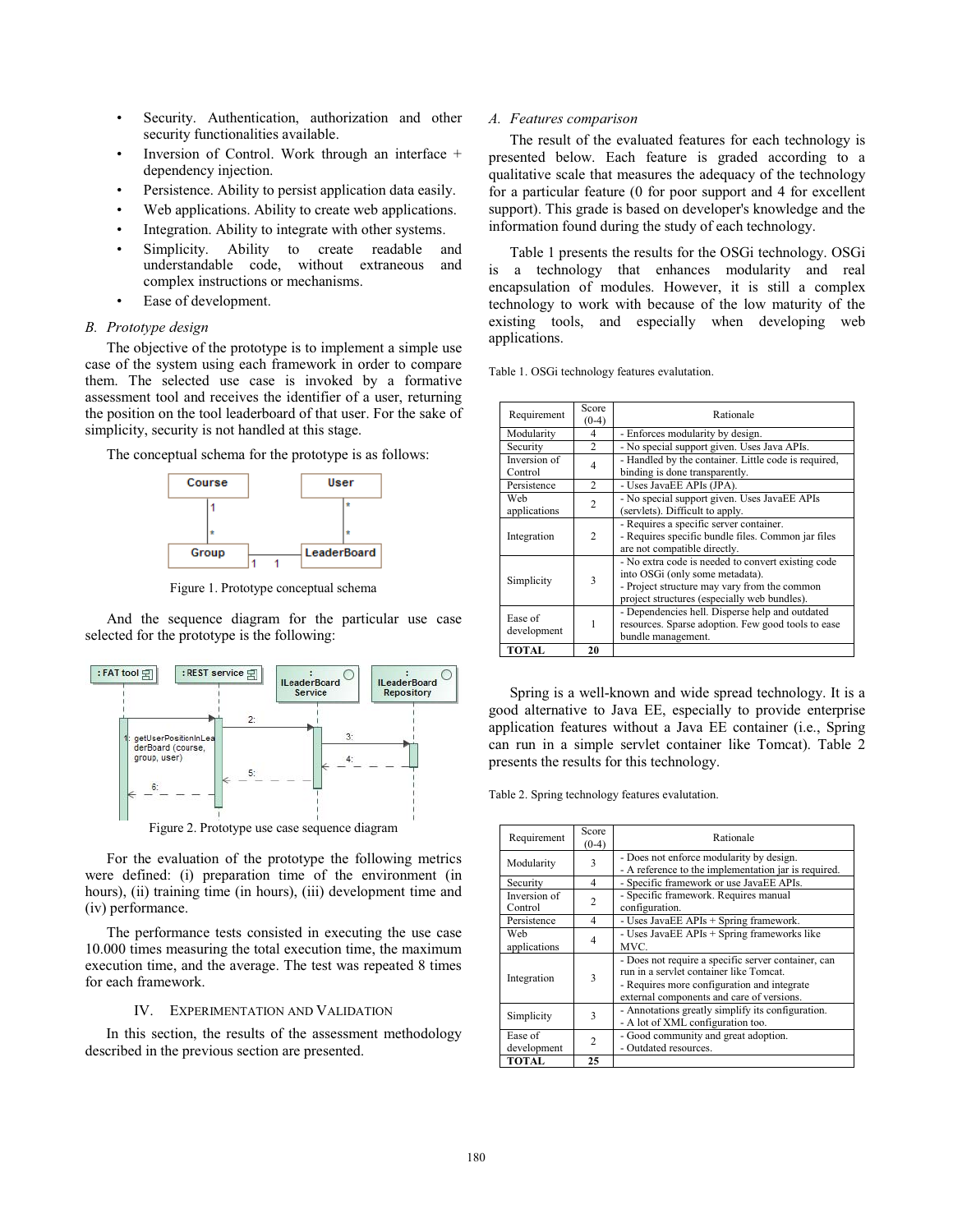Finally, Java EE is the specification fo r the construction and creation of enterprise Java applications. It includes several technologies and APIs that simplify the d development tasks while provide many powerful features (Table 3).

|  |  |  |  | Table 3. JavaEE technology features evalutation. |
|--|--|--|--|--------------------------------------------------|
|--|--|--|--|--------------------------------------------------|

| Requirement             | Score<br>$(0-4)$ | Rationale                                                                                    |  |  |
|-------------------------|------------------|----------------------------------------------------------------------------------------------|--|--|
| Modularity              | 3                | - Does not enforce modularity by design but<br>modularity can be achieved.                   |  |  |
| Security                | 4                | - Specific API.                                                                              |  |  |
| Inversion of<br>Control | $\mathfrak{D}$   | - Handled by the container. Not as good as in OSGi.                                          |  |  |
| Persistence             | 4                | - JPA                                                                                        |  |  |
| Web<br>applications     | 4                | - Servlets, JSP, JSF, JAX-RS, JAX-WS, etc.                                                   |  |  |
| Integration             | 3                | - Requires a specific server container. More stable<br>and mature containers than OSGi ones. |  |  |
| Simplicity              | 3                | - Annotations greatly simplify its configuration.                                            |  |  |
| Ease of                 | 3                | - Lots of integrated IDE tools. Good community                                               |  |  |
| development             |                  | and great adoption. Outdated resources.                                                      |  |  |
| <b>TOTAL</b>            | 26               |                                                                                              |  |  |

If we compare the total score of each technology we achieve very similar results for Java EE and Spring (26 vs.25). OSGi gets a lower score of 20 mainly because of the low support for developers found, and the difficulty of developing web applications.

#### *B. Prototype implementation*

 As explained in the approach section, th he same prototype was implemented with each of the three presented technologies. Table 4 shows a time comparison for each implementation.

| Table 4. Development time for each technology (in hours). |  |
|-----------------------------------------------------------|--|
|-----------------------------------------------------------|--|

|                                | OSGi            | Spring          | JavaEE |
|--------------------------------|-----------------|-----------------|--------|
| Preparation of the environment | 1h              |                 |        |
| Training                       | 22 <sub>h</sub> | 12 h            | 8h     |
| Implementation                 | 20 <sub>h</sub> | 10 h            |        |
| TOTAL                          | 43 h            | 23 <sub>h</sub> |        |

 Figure 3 shows the training and d development time comparing to each other technology. As shown in the figure, the time required for the OSGi technology a almost doubled the other two technologies. Java EE took little less time than Spring, although this can be partially due to the previous background of the developer.



Figure 3. Development time for each technolo gy (in hours).

In addition, a performance test of the prototype was conducted. The test consisted in 8 executions of a program that run the implemented use case 1 10.000 times. Figure 4 compares the aggregated average response time (AART) for all the executions in each technology. As can be seen in the picture, the Java EE solution had a better performance with respect to the other two alternatives.



Figure 4. Comparison of the AART for each technology.

#### V. CONCLUSIONS

This paper presented the first steps into the development of our ICT-FLAG eLearning platform. The main goal of this research was to propose a methodology to select the most suitable development framework for our web-based e-Learning platform. Given that out-of-b ox solutions are discarded for customization and licensing concerns, several enterprise applications frameworks were e evaluated, namely OSGi, Spring and Java EE.

OSGi is a very promising g set of specifications for the modularization of applications. . However, it is very difficult to implement in practice because of the lack of mature implementations and good documentation and support.

Spring is a well-known technology that appeared as an alternative to the first versions of the JavaEE specifications (known as J2EE) which were h eavyweight and hard to develop. However, JavaEE has changed a lot since then for good and many best practices and concepts from Spring were applied to the specifications, improving JavaEE as a platform.

Nowadays, the main difference between Java EE and Spring is that the first one is a set of specifications, which are supported by multiple well-known vendors and there are multiple certified implementations, while Spring is just a set of libraries or framework with only a single implementation available.

Any of the compared software development frameworks and technologies can be used with more or less difficulties to meet the requirements of the project. In order to choose the most suitable one, a prototype was constructed with each of them, and a set of evaluation metrics w were obtained and compared.

The data obtained from the study and evaluation suggests that Java EE is the more suitable technology than OSGi and Spring for the creation of the project, mainly because of the following reasons: (i) standard de facto technology; (ii) great community support; (iii) small ler development effort; and (iv) better performance.

We believe that this technology decision is also applicable to other projects that meet similar general non-functional requirements to our ICT-FL LAG platform, such as high modularity, flexibility and performance.